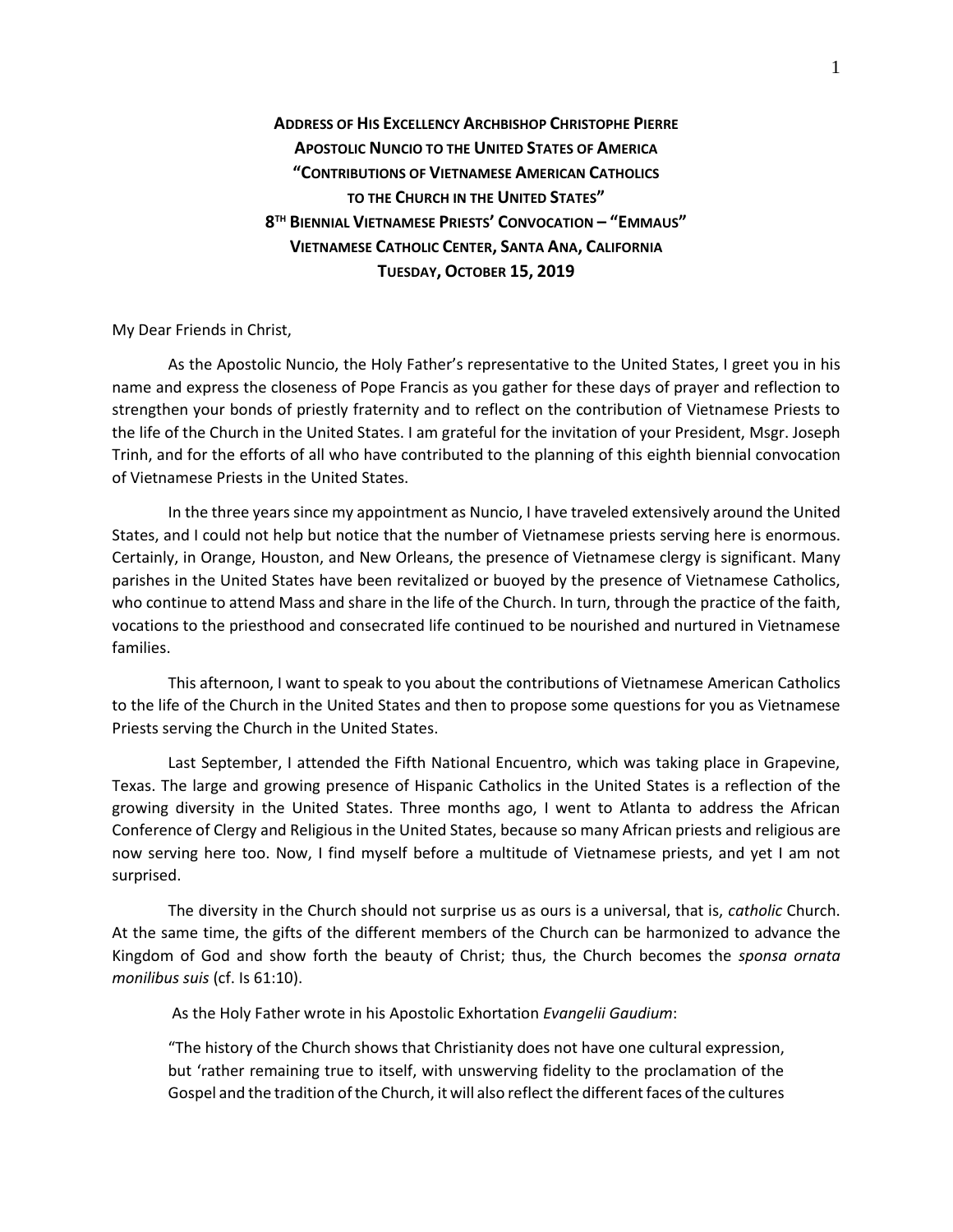and peoples in which it is received and takes root.' In the diversity of peoples who experience the gift of God, each in accordance with its own culture, the Church expresses her genuine catholicity and shows forth the 'beauty of her varied face.'" (POPE FRANCIS, APOSTOLIC EXHORTATION *EVANGELII GAUDIUM*, 24 NOVEMBER 2013, 116)

Thus, I would say that the first contribution of Vietnamese Catholics to the Church in the United States is that they strengthen the Church's catholicity. Vietnamese Catholics, while preserving their own cultural heritage and liturgical traditions, are able to live the faith as an expression of a gift received from God, even in the United States.

Vietnamese Catholics know how to celebrate what is best in their culture and show forth the beauty of God. This is most obvious in Vietnamese liturgical traditions, sacred music, popular piety and devotions, including processions. Inculturation, which involves the encounter of a culture with the Gospel; the appropriation of the best of that culture; and its enrichment by the Gospel, is truly a gift of the Spirit, which shows forth the newness of the face of the Church. This beauty can attract and, therefore, be a useful means of evangelization.

In *Evangelii Gaudium*, Pope Francis again says:

"In the Christian customs of an evangelized people, the Holy Spirit adorns the Church showing her new aspects of revelation and giving her a new face. Through inculturation, the Church 'introduces peoples together with their cultures, into their own community', for 'every culture offers positive values and forms which can enrich the way the Gospel is preached, understood, and lived." (*EG*, 116)

Related to the catholicity manifested by the diversity the Vietnamese community brings to the Church in the United States is the ability to dialogue with others. Living in and being socialized in a cultural framework suffused with Buddhist, Taoist and Confucian values and moral codes, Vietnamese Catholics know how to dialogue and how to harmonize diverse religious systems and views, without sacrificing the truth, without losing their own identity, and while respecting the dignity of others.

This brings me to a second contribution of the Vietnamese American Catholics: they celebrate their diversity, while preserving unity; they contribute to the unity of the Mystical Body of Christ. Some groups take an "exclusivist" approach to their diversity, not allowing others to be enriched by their gifts. Some want to celebrate Mass or run a parish "their" way, so as to single themselves out, the way "gnostics" claimed to have "special knowledge."

In contrast, Vietnamese American Catholics help to model unity within the Church. Listen to the words of the French Cardinal Henri de Lubac:

"Multiple or multiform, she (the Church) is nonetheless *one*, of a most active and demanding unity. She is a people, a great anonymous crowd and still the most personal of beings. Catholic, that is, universal, she wishes her members to be open to everything and yet she herself is never fully open but when she is withdrawn into the intimacy of her interior life and in the silence of adoration. She is humble and majestic. She professes a capacity to absorb every culture, to raise up their highest values; at the same time, we see her claim for her own the hearts and homes of the poor, the undistinguished, the simple and destitute masses. Not for an instant does she cease to contemplate Him who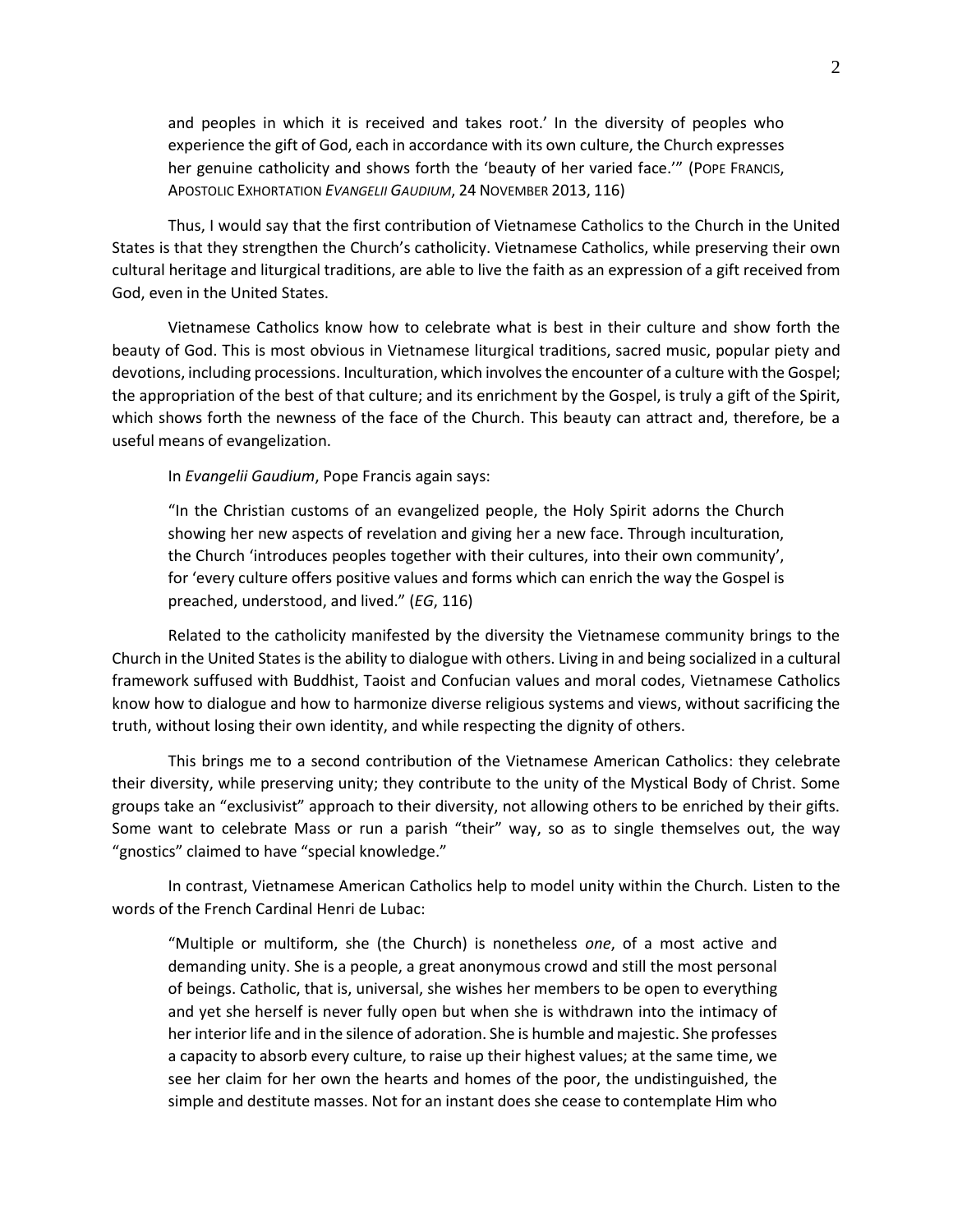is at once crucified and resurrected, the man of sorrows and lord of glory, vanquished by, but savior of, the world. He is her bloodied spouse and her triumphant master." (HENRI DE LUBAC, *THE CHURCH: PARADOX AND MYSTERY*, TRANSL. JAMES R. DUNNE (STATEN ISLAND: ALBA HOUSE, 1969), 2.)

Vietnamese Catholics are inclusive of the poor and suffering. They offer to the whole body what is best in their culture and from their ethical tradition. Vietnamese priests too must manage not only Vietnamese parishes and communities, but "American" parishes. They try to understand different cultures and to adapt in order to evangelize. Often, they make a proposal of the most noble elements of their culture; rarely do they impose it upon others. This is especially true in a place like Orange, where in addition to the Anglo-American culture, there is a strong Latino presence. Vietnamese Catholics help preserve unity in the midst of diversity in the United States.

This is also true with respect to authority in the Church. One great blessing of the United States is the liberty and freedom it offers. Unfortunately, some, including priests, go too far, and individualism and self-interest begin to creep into the Church. Culturally (and religiously), Vietnamese people and priests have great esteem for their elders and their traditions. This esteem for elders and superiors, whether in the family or at work, is manifested ecclesially in respect for the hierarchy, in obedience to ecclesiastical authority, and in humble service, without a great need for affirmation. Vietnamese Catholics know how to live and work with others in the Church through their docility to the Spirit rather than bring disunity through self-assertion and promotion.

Third, Vietnamese Catholics contribute to the vibrancy of parish life. I have been reading the *Ad Limina* Reports of the different dioceses around the country. We see, especially in the Northeast and Midwest, a great decline in sacramental practice and participation in the life of the Church. In some dioceses, sacramental practice has dropped by 1/3 in just seven years! I imagine the attrition rate is not so high among Vietnamese Catholics who continue to have their children baptized. Cultural events and celebrations connected with the sacraments engage a larger parish community, especially at weddings, baptisms, First Communions, and funerals. New Year's celebrations and death anniversaries are another way of keeping the family and communal bond strong.

This sense of community, of belonging to the Church, is further strengthened by the many confraternities, sodalities and pious associations of the faithful that exist among Vietnamese American Catholics. Historically, these groups thrived among the early waves of immigrant Catholics, but for some reason, after the Second Vatican Council, the Church in the United States watched fraternities and sodalities die. Perhaps, it was because Catholics were accepted in society that they began to fade. Mobility of people, many of whom do not have a strong tie to a parish, also contributed to their decline. In the Vietnamese community, these fraternities and sodalities continue to help build community and provide a reason for people to gather at the parish, beyond liturgical services, sports, or school. I think that Vietnamese American Catholics can help the Church in the United States recover some of these communal bonds.

Fourth, I believe that Vietnamese American Catholics contribute to evangelization through their personal witness and experience as a people. Many Vietnamese suffered terribly at the time of the fall of Saigon, experiencing torture and imprisonment. Vietnamese American Catholics know the experience of enduring persecution, fleeing as refugees, and suffering the loneliness that comes from being separated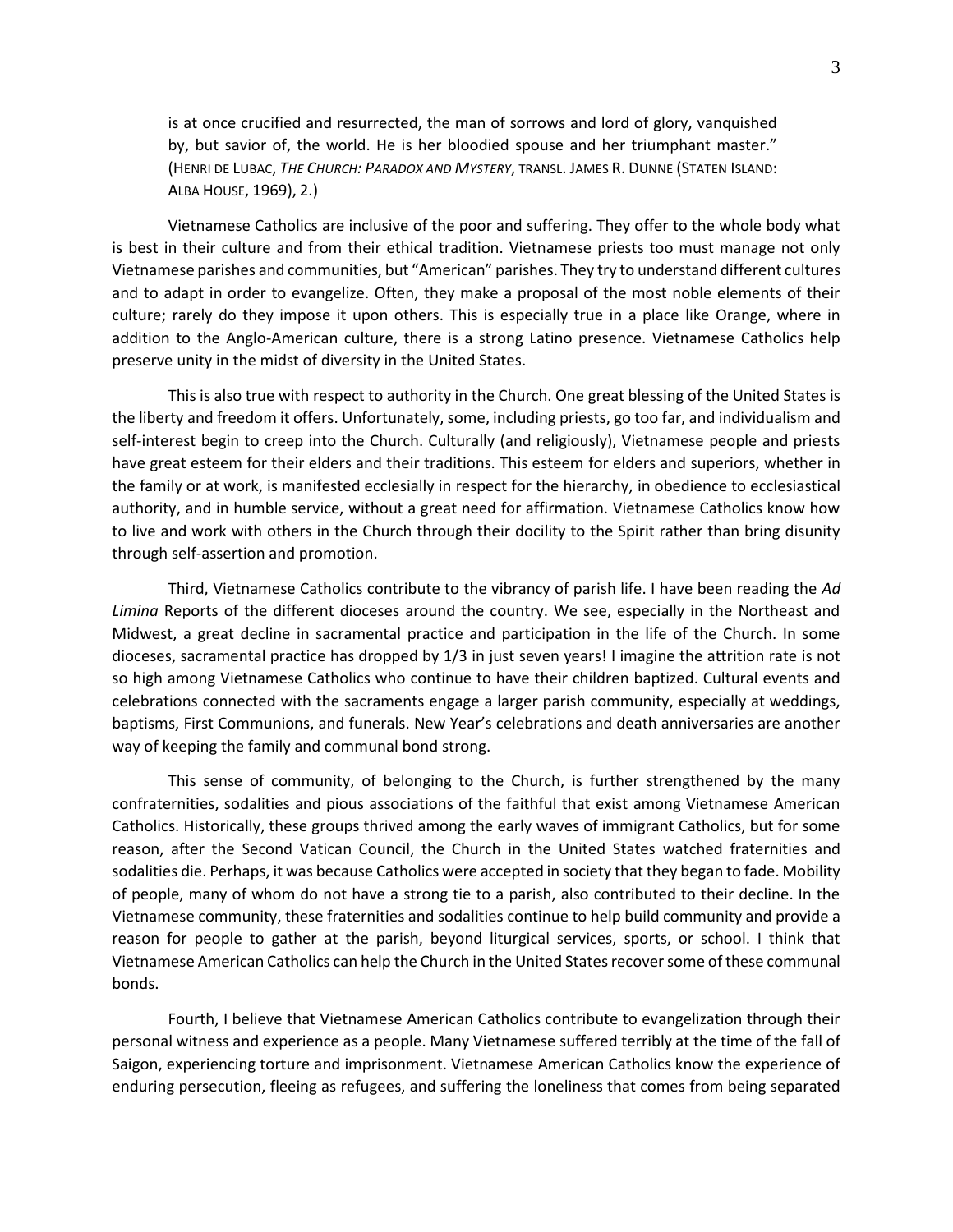from family, homeland, and culture. They know well the struggles of being immigrants and of linguistic difficulties, and yet they persevere.

This experience can enrich the Church in the United States, because among Vietnamese Catholics do not understand faith as merely a set of teachings or view it as something to be taken for granted. Faith is not lived as something purely formal or abstract; it is a lived reality. There has been an *existential* experience of suffering, which has led to greater conformity to the Crucified One; this experience has an evangelizing power. Stories of the heroic virtues of your elders in the faith are passed on the from generation to generation. The power of these stories, like the power of the Gospel, can lead to the conversion of many in American society.

The Church in the United States is proud of her church buildings, schools, chancery offices, and charitable works. This is right and just, but sometimes I wonder if it has become too proud of its financial resources which have made some of these works possible. The recent scandals, financial losses, and bankruptcies related to clerical sexual abuse have humbled the Church in the United States. But Vietnamese Catholics know how to be the Church without the money, having been reduced to poverty and stripped of everything. The experience of this should be shared with the Church in the United States as an antidote for the worldliness that has infected the Church.

The experience of Vietnamese Catholics as migrants and refugees and overcoming the language barriers and struggles to find employment can also give hope to new migrants now coming from the global South. In his recent exhortation, following the Synod on Youth, the Holy Father wrote:

"Migration, considered globally, is a structural phenomenon, and not a passing emergency. It may occur within one country or between different countries. The Church's concern is focused especially on those fleeing from war, violence, political or religious persecution, from natural disasters including those caused by climate change, and from extreme poverty. Many of them are young. In general, they are seeking opportunities for themselves and their families. They dream of a better future and they want to create the conditions for achieving it…." (POPE FRANCIS, APOSTOLIC EXHORTATION *CHRISTUS VIVIT*, 25 MARCH 2019, 91)

As pastors, you have the experience of helping young people realize their dreams. Your experience helps you to demonstrate both solidarity and patience. While many young people will quickly appropriate the worst of this culture – materialism, individualism, and secularism – as priests, you are positioned to help new immigrants, whether from Vietnam or Central and South America, to stay close to the Lord even in their suffering and to point them to lasting and eternal values.

Fifth, beyond personal witness, I believe that Vietnamese American Catholics can help young people stay connected to the Church. These days we often hear about the "nones." These aren't the many Vietnamese religious sisters; rather, they are the baptized who no longer claim any religious affiliation whatsoever. Nearly 50% of those under age 30 who were baptized as Catholics identify as "nones."

The Church in the United States is struggling to evangelize young people, and yet, while there are challenges among Vietnamese Catholic youth, the Vietnamese seem to be much more engaged. I am firmly convinced that movements, like the Vietnamese Eucharistic Youth Movement, help keep young people Eucharistically-centered. The Servant Leader Training Camps help build a culture of encounter for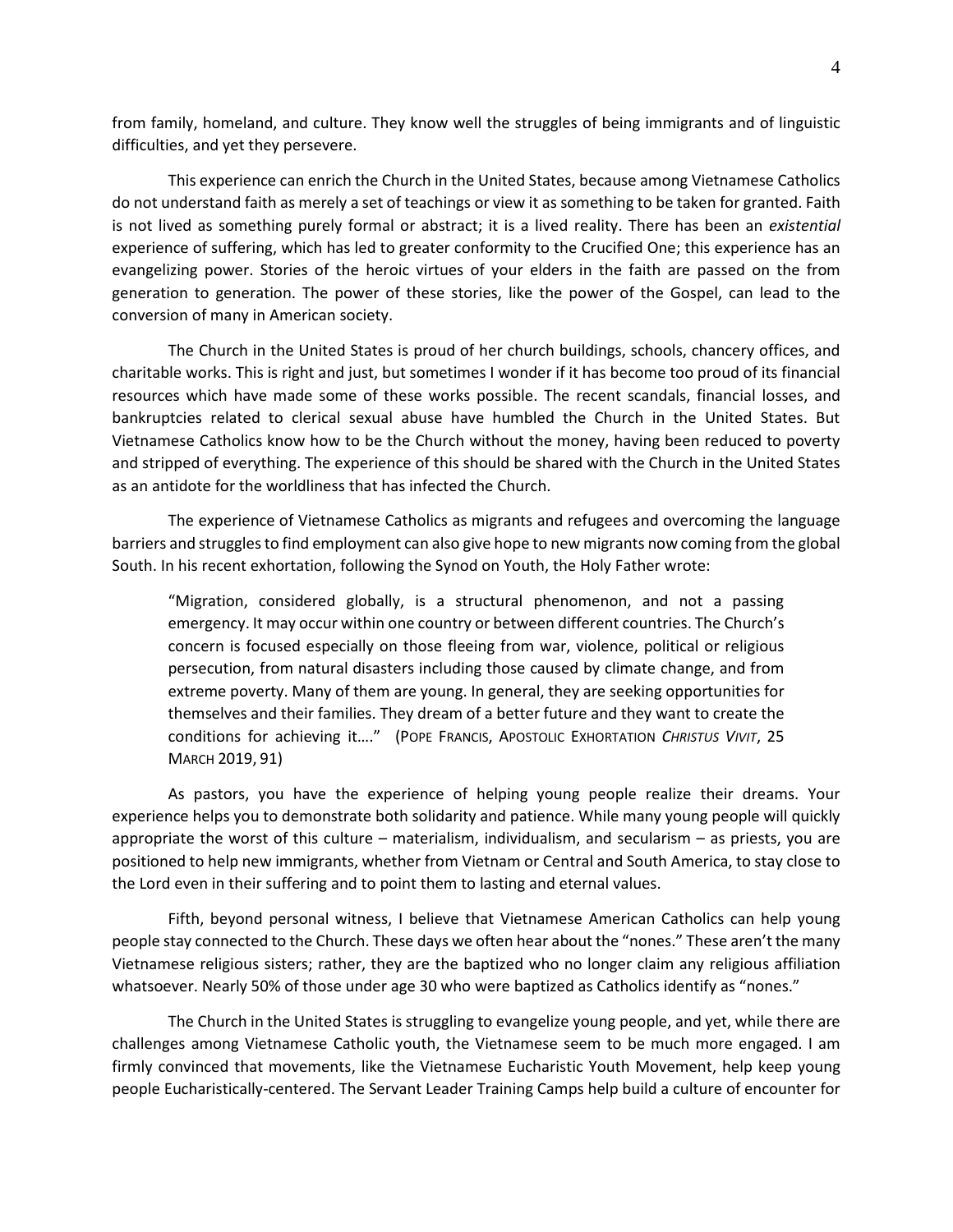youth with our Eucharistic Lord. They provide training for future leaders in the Church, thereby allowing young people to exercise leadership and make a valuable contribution to their peers and to their parishes. How the Church in the United States and parishes could benefit from this example!

The preservation and promotion of apostolates like the Apostleship of Prayer sustains the spiritual life of the young, increasing devotion to the Sacred Heart of Jesus and reaching a central theme in the Pontificate of Pope Francis, namely mercy. Vietnamese American Catholics also know how to foster Marian piety. The Marian days held in Carthage, Missouri, draw 100,000 people. They not only foster devotion to Our Lady, but they allow Catholics to journey together as families and communities, to bring the scattered together in unity.

At the same time, they take the form of a pilgrimage. Of this, Pope Francis says:

Pilgrimage is a symbol of life. It makes us think of life as walking, as a path. If a person does not walk, but instead stays still, this is not useful; it accomplishes nothing. Think of water: when water is not in the river, it does not course, but instead it remains still and stagnates. A soul that does not walk in life doing good, doing many things that one must do for society, to assist others, or who does not walk through life seeking God and inspiration from the Holy Spirit, is a soul that finishes in mediocrity and in spiritual poverty. Please do not stand still in life! (POPE FRANCIS, MESSAGE TO PARTICIPANTS IN THE 37TH NOCTURNAL PILGRIMAGE FROM MACERATA TO LORETO, 6 JUNE 2015)

I believe that in some ways, the Church in the United States has become too sterile, devoid of piety and devotion. Hispanic Catholics and Vietnamese American Catholics, with their Marian devotion and pious practices, can help the Church in the United States recover its warmth and the incarnational reality of faith.

These then are a few ways that I believe that Vietnamese American Catholics can contribute to and enrich the Church in the United States. The Church is now calling you, as Vietnamese Priests, to be missionaries here. How lucky we are to have Pope Francis now, building on this call, to articulate his dream for a missionary Church, hoping that you will make it a reality! Pope Francis writes:

I dream of a "missionary option", that is, a missionary impulse capable of transforming everything, so that the Church's customs, ways of doing things, times and schedules, language and structures can be suitably channeled for the evangelization of today's world rather than for her self-preservation. (POPE FRANCIS, APOSTOLIC EXHORTATION *EVANGELII GAUDIUM*, 24 NOVEMBER 2013, 27)

In his meeting with the Bishops of Vietnam during their *ad limina* visit last year, the Holy Father asked that the bishops bring the joy of evangelization to the Church in Vietnam. He spoke to them of having the "smell of the sheep," the odor of God, inviting them to increase their efforts at prayer and contemplation and encouraging them to remain close to God, to the people, and, in a special way, to priests. There is no reason why that same approach could not be undertaken by you Vietnamese priests, laboring in the Lord's Vineyard in the United States.

Pope Francis dreams not only of a missionary Church, but of a poor Church for the poor, a Church close to the abandoned and forgotten, a Church which conveys the tenderness of God. He wants an evangelical Church, called to measure itself constantly against the breadth and richness of the Gospel. He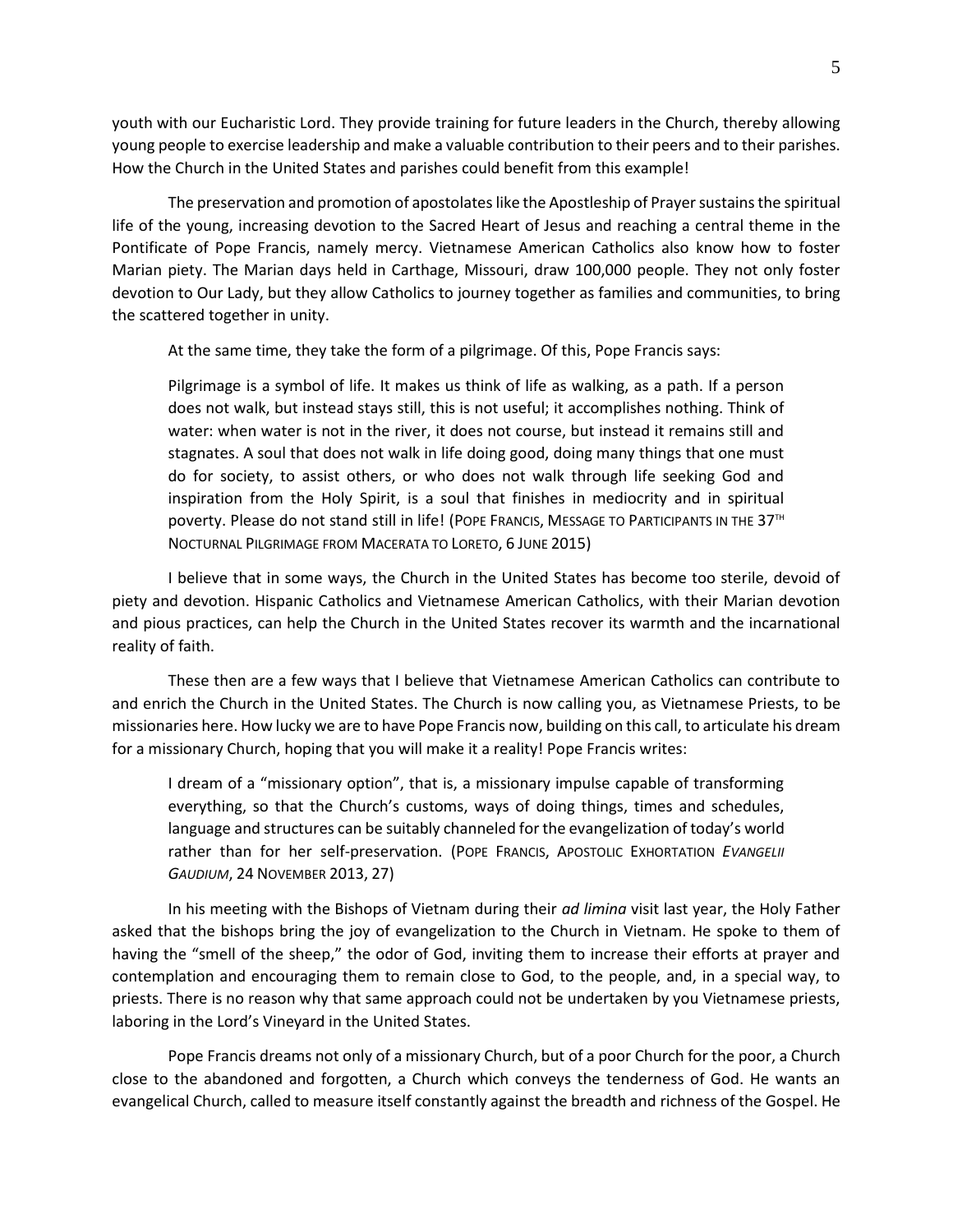wants a Church willing to go forth from its comfort zone (cf. *EG*, 20) to the spiritual and existential peripheries.

Often we think of these "peripheries" or "margins" as places of great poverty. Very often, they are; however, in this country, there is great material wealth and great spiritual poverty, a loss of transcendence, and an increasing fragmentation in society. It is to this periphery that the Lord and your superiors have sent you, with the wisdom from your spiritual tradition and culture. While no one culture can capture the diversity of the Church. The Church goes forth to make Christ known to others in their cultural situations. The Holy Father states:

When properly understood, cultural diversity is not a threat to unity. The Holy Spirit, sent by the Father and the Son, transforms our hearts and enables us to enter into the perfect communion of the blessed Trinity where all things find their unity … Evangelization joyfully acknowledges these varied treasures which the Holy Spirit pours out upon the Church." (*EG*, 117)

As Vietnamese Catholic Priests, working in the United States, you find yourself between two cultures and two churches – Vietnamese and American. There really is only one Church, but you understand what I mean. Even linguistically and generationally, you may experience yourself as being "in between" – that is, not at the center. That is okay, because in *Evangelii Gaudium*, Pope Francis used the image of a polyhedron rather than sphere to describe the world.

A polyhedron, "reflects the convergence of all its parts, each of which preserves its distinctiveness." (*Evangelii Gaudium*, 236) A polyhedron is a solid figure with many plane faces, usually more than six. The different faces are connected one to another at the edges. Each surface preserves its uniqueness and identity, which shows its differences with respect to the others, and yet, the whole polyhedron remains a single unit. This is the way Pope Francis views the world – as a common home – with many nations and peoples who are interconnected.

Some are living near the center; while others are living at the peripheries. Nevertheless, those near the center can offer what they have to those at the margins, and those at the margins can offer what they have to those at the centers, cooperating in an inter-dependent and fruitful way. Although you may feel "in between" or even at a periphery, there is an opportunity for connection, enrichment, and, therefore, dialogue and evangelization. By the way, you are being asked to share with the Church in the United States – whether you are near the middle, at the center, or at the periphery – the precious treasure of your culture and faith in the service of the its evangelizing mission.

In June, the Holy Father gathered the nuncios in Rome, and he gave us a "Decalogue" of qualities of a nuncio, which forced each of us to examine ourselves, posing difficult questions. As I said, a few months ago I addressed the Convention of the African Conference of Catholic Clergy and Religious in the United States. I posed some challenging questions to them, which I am adapting now for you as you reflect on the contributions that Vietnamese clergy and religious can make to the Church in the United States:

1. You have been called to be a missionary in the United States. Are you a missionary? That is, are you truly missionary or do you simply carry out tasks to maintain an existing system? What are you offering to the People of God here? Surely, many offer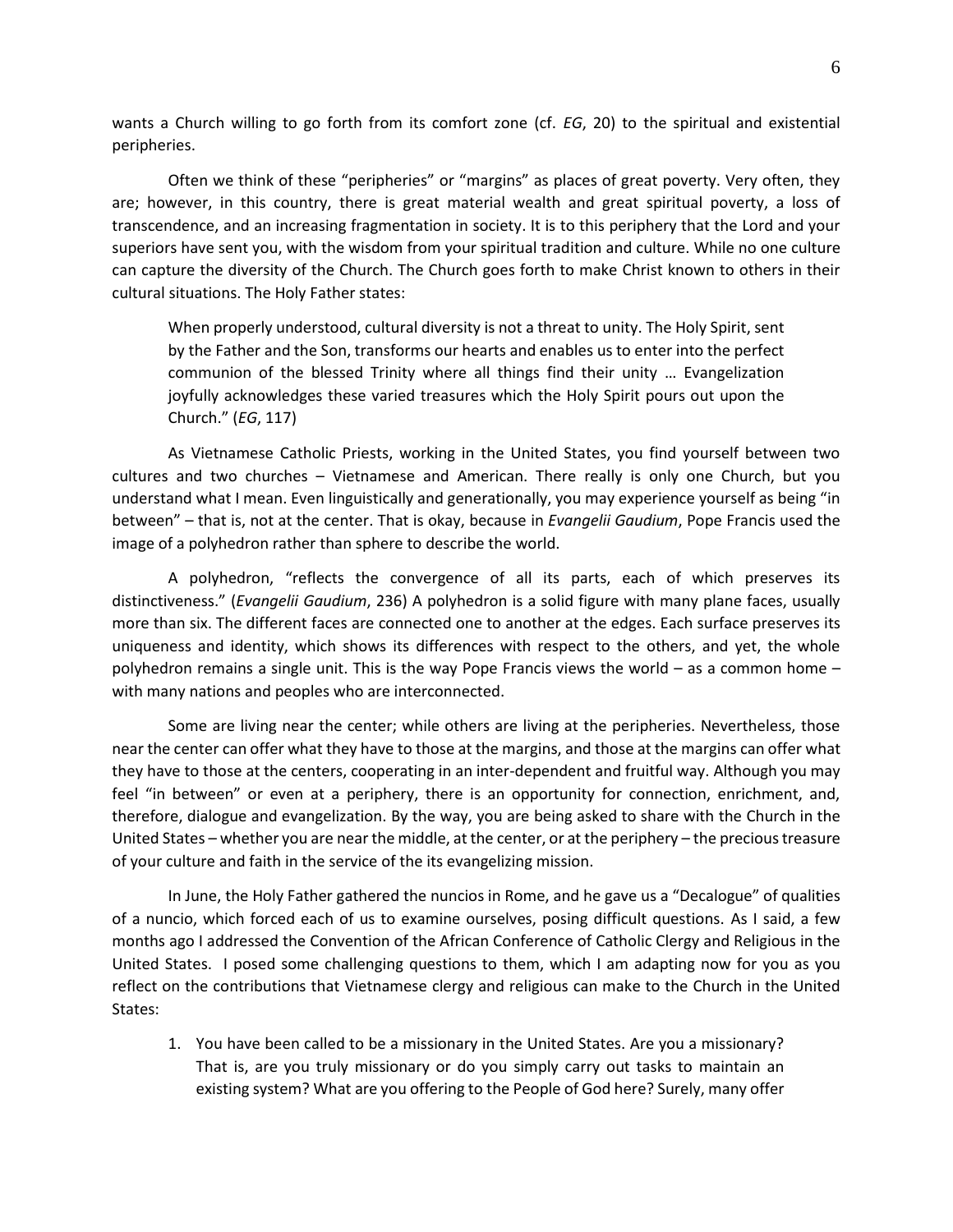the sacraments, catechesis and formation, but are you facilitating the encounter with Jesus Christ and doing so with apostolic zeal? What more are you called to do in living your specific vocation?

2. Integration can be a critical component to evangelization. Have I received the best of American culture or the worst of it? Appreciating the talents and gifts of the lay faithful can enrich our ministry. What have I received from the People of God and what have I contributed to them from my own culture?

You have certainly made a contribution to the Church here in the United States, but if you had to "name" the contribution, what would it be? Moreover, as we think about contributing to the Church in the United States, we should ask: what is my motivation? Is it for my glory or my personal gain; or on the contrary, is my motivation the service of the People of God, God's glory, and to witness to the Gospel, making its values present in the lives of the flock?

- 3. In addition to integration, I believe unity, especially within a presbyterate or local church, is an important aspect of missionary work. Do you see yourself as part of the People of God in the United States or as an outsider? Have you made an honest effort to integrate into the life of the parish and the local church? Do you participate in clergy gatherings, deanery meetings, and diocesan events? Do you know the local clergy well or make a serious effort to do so? Do you see other priests and religious as your brothers and sisters?
- 4. In my missionary work as a priest or religious, have I continued with my formation, even if this is humbling or demanding? When I was three years old, I recall my father speaking to me about a French Bishop in Madagascar who learned the local language and could speak it, making use of idioms and so on, even better than the locals. We can ask ourselves: What degree of effort do I undertake, or have I made to learn the language, to work on accent reduction, to continue with my theological and spiritual reading? People have high standards for their clergy, and we must rise to meet their expectations, and this requires discipline and effort.
- 5. The United States has been greatly affected by secularization. Vietnamese culture, despite the inroads of Communism, is marked by a deep religiosity. Vietnamese people have a profound sense of awe in the presence of God. Do I convey this sense of transcendence and wonder in my celebration of the liturgy, and how do I convey it? Beyond the liturgy, how do the other aspects of my life convey the Presence of Christ to those whom I encounter?
- 6. How can the Vietnamese experience, which includes the pain and suffering of colonization, followed by the rise of Communist ideology, help the Church in the United States to resist current efforts at "ideological colonization"?
- 7. Children are considered a blessing in Vietnamese culture true gifts from God. What is it that Vietnamese clergy can uniquely provide in helping to build a culture of life and resist the throwaway culture?